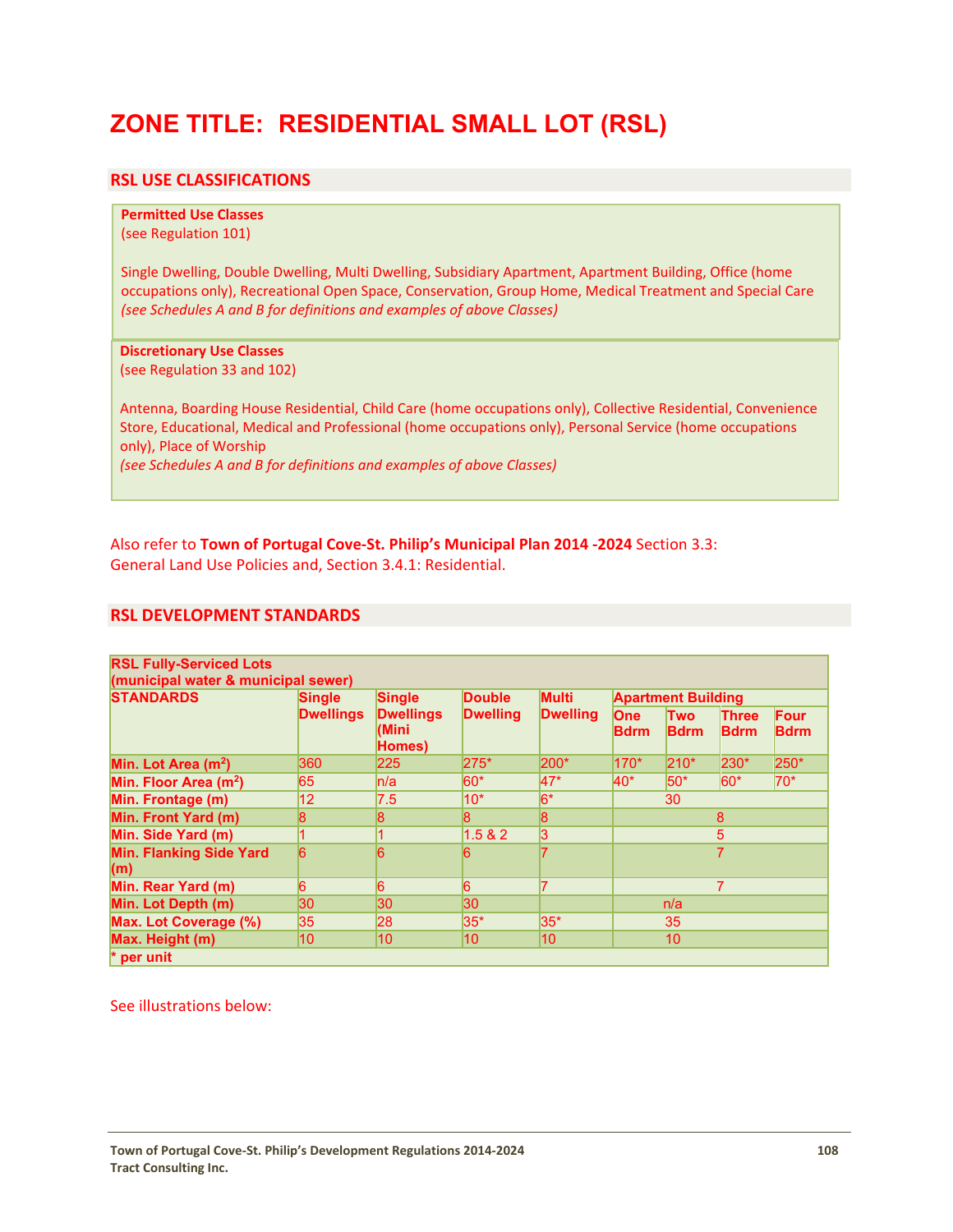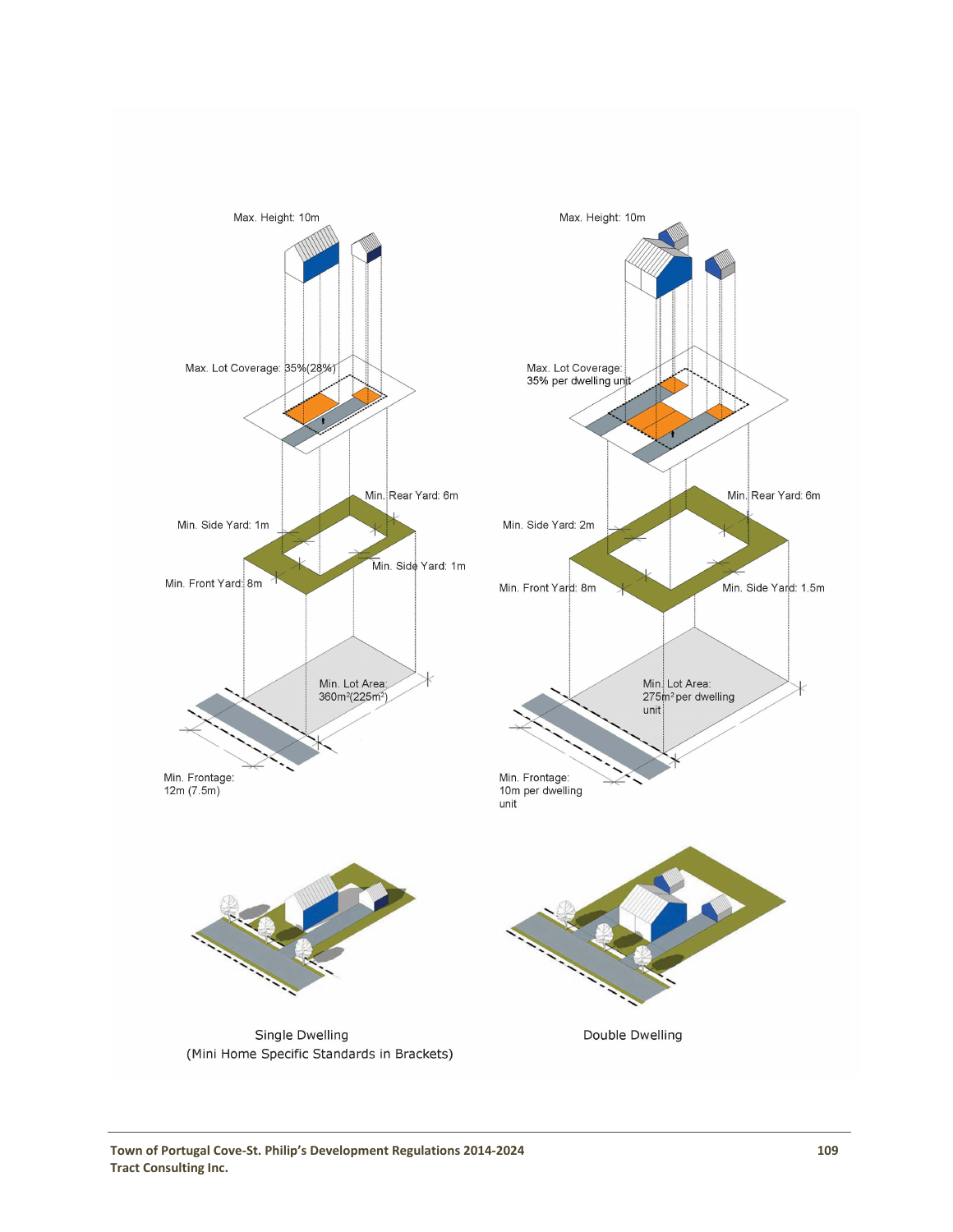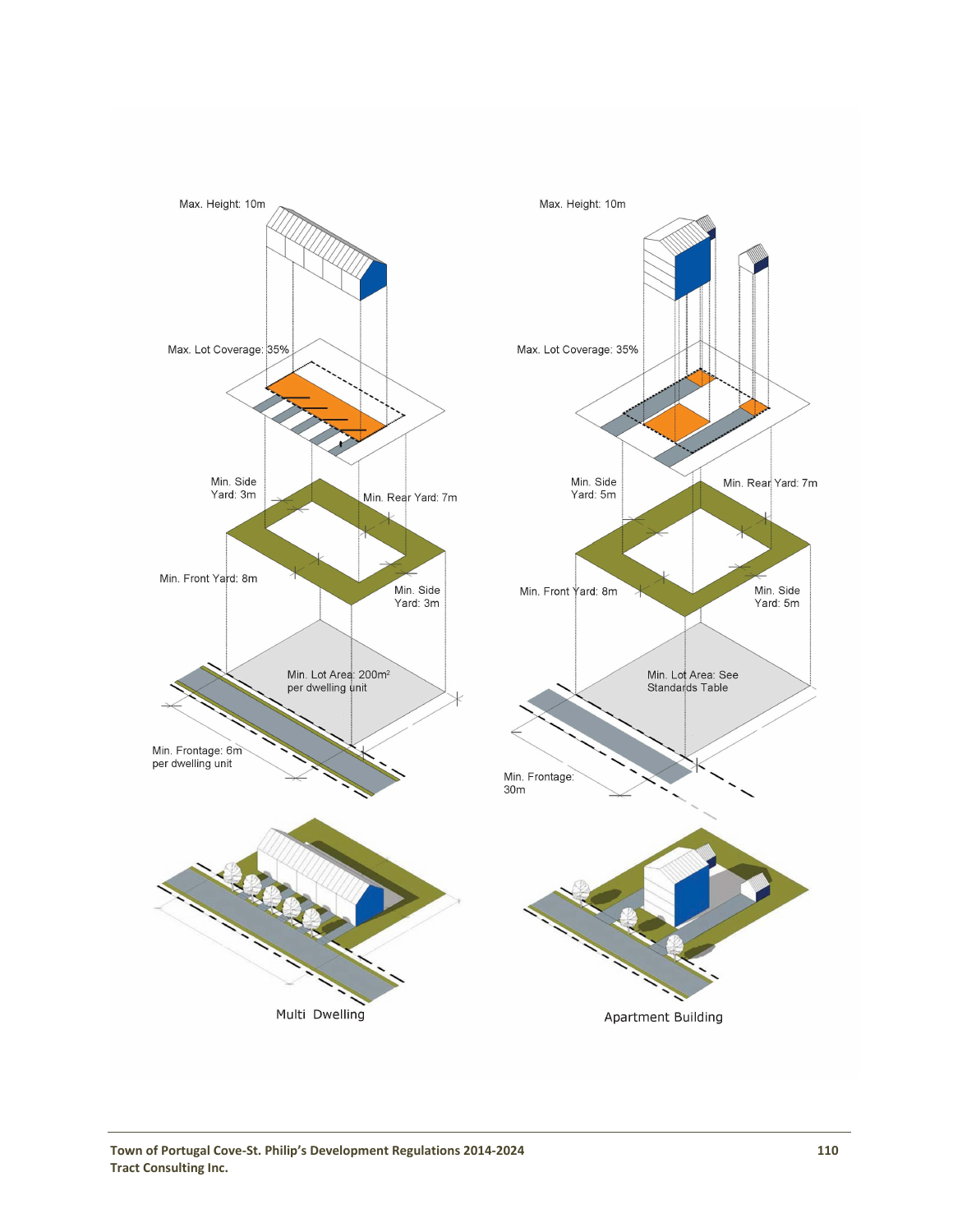### **TERMS & CONDITIONS**

| <b>Accessory Building Development Standards</b> |                                                                |  |  |  |
|-------------------------------------------------|----------------------------------------------------------------|--|--|--|
| <b>Standards</b>                                |                                                                |  |  |  |
| Max. Floor Area                                 | 10% of total lot size                                          |  |  |  |
| Max. Height                                     | 5.0m or the height of the main<br>building (whichever is less) |  |  |  |
| Min. Front Yard                                 | 5.0 <sub>m</sub>                                               |  |  |  |
| Min. Side Yard & Rear Yard                      | 1.0 <sub>m</sub>                                               |  |  |  |
| Min. Distance from<br><b>Another Building</b>   | 2.4m                                                           |  |  |  |

### **(1) Accessory Buildings** (see also Regulation 39, Part II – General Development Standards)

- (a) An accessory building shall be clearly incidental and secondary to a main building and shall be complementary to the main building in character, use, style and exterior finish;
- (b) An accessory building shall be contained on the same lot as the main building;
- (c) A residential lot is permitted to have one (1) residential accessory building measuring less than 30  $\text{m}^2$  (322.9 ft<sup>2</sup>) and one (1) residential accessory building measuring greater than or equal to 30  $m<sup>2</sup>$  on each lot. In any case, accessory buildings shall not occupy greater than 50% of the available side and/or rear yard of the residential lot to which the use will be accessory. No residential lot shall have more than one of each accessory building except as authorized by Council;
- (d) No truck, bus, semi‐trailer, freight container, or other vehicle body shall be used as an accessory building;
- (e) An accessory building will be permitted only in the rear yard or side yard of the main building except as otherwise authorized by Council;
- (f) An accessory building on a residential lot shall not be used for non‐residential purposes unless otherwise authorized by Council;
- (g) Except for minor vehicle maintenance, an accessory building shall not be used for the repairing, painting, dismantling, or scrapping of vehicles or machinery for commercial purposes;
- (h) Unless otherwise approved by Council, electrical services to an accessory building shall only be provided through the same service as the main building;
- (i) An accessory building shall not be located within any easement area; and
- (j) Accessory buildings shall not be used for human habitation.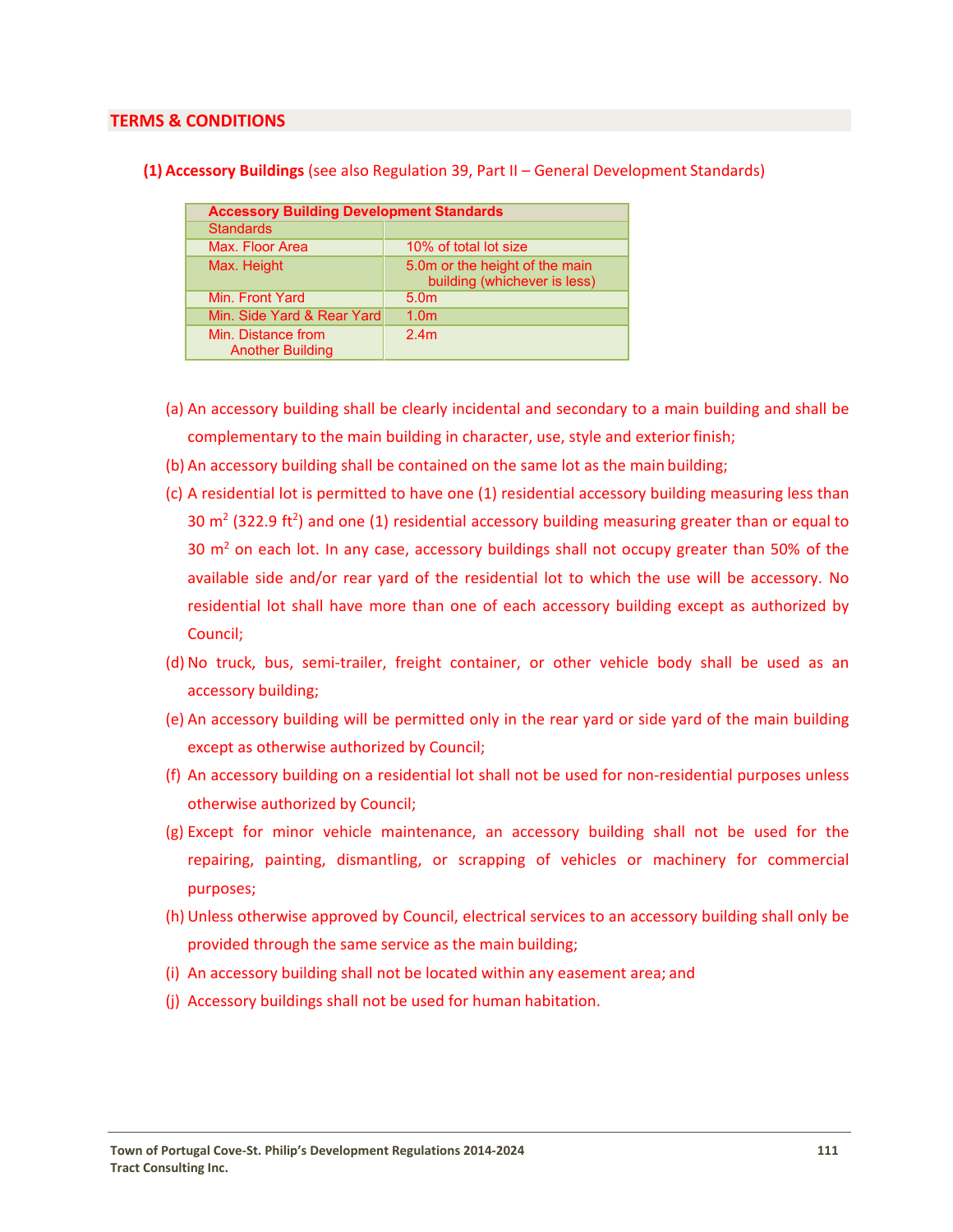### **(2) Boarding House Residential**

A standalone boarding house residential use, in the form of a bed and breakfast, boarding house, or lodging house operation, may be permitted as a discretionary use subject to the following:

- (a) Shall comply with the development standards established for a single dwelling in thiszone;
- (b) The use shall be subsidiary to the residential character of the area and shall not detract from the residential amenities of adjoining properties terms of height, scale or exteriordesign;
- (c) The use shall not result in increased traffic congestion in the area;
- (d) One additional parking space shall be provided for each guest room on the lot;
- (e) The maximum number of guest rooms shall be six (6);
- (f) At Council's discretion, a catered dining area, or other subsidiary use may be permitted, provided the uses are clearly incidental and subsidiary to the approved use and the hours of operation are limited;
- (g) Off‐street parking for a catered dining facility shall provide one space for every three (3) persons that may be accommodated at one time;
- (h) Provision for off‐street parking must meet the parking standards specified in ScheduleD;
- (i) No wholesale sales or outdoor storage of goods shall be carried out and any retail sales shall be incidental to the approved use;
- (j) The use will not use water or generate sewage in excess of what can be accommodated by the municipal water supply and sewage system;
- (k) On-site advertisements shall be non-illuminated, with a maximum sign face area of 0.2m<sup>2</sup> (2.15)  $ft<sup>2</sup>$ ) and shall meet all other requirements of Council in terms of shape and construction material; and,
- (l) The establishment must be registered by Canada Select and approved by the Provincial Department of Business, Tourism, Culture and Rural Development.

#### **(3) Convenience Store**

A convenience store may be permitted as a discretionary use subject to the following conditions:

- (a) The use may form part of, or be attached to, a self-contained single dwelling unit;
- (b) The use shall be subsidiary to the residential character of the area and shall not detract from the residential amenities of adjoining properties;
- (c) Provision for off‐street parking must meet the parking standards specified in ScheduleD;
- (d) No regular parking of commercial vehicles or trailers will be permitted;
- (e) Council will pay particular attention to site access, the effects of the uses on traffic flow, and increased traffic congestion in the area;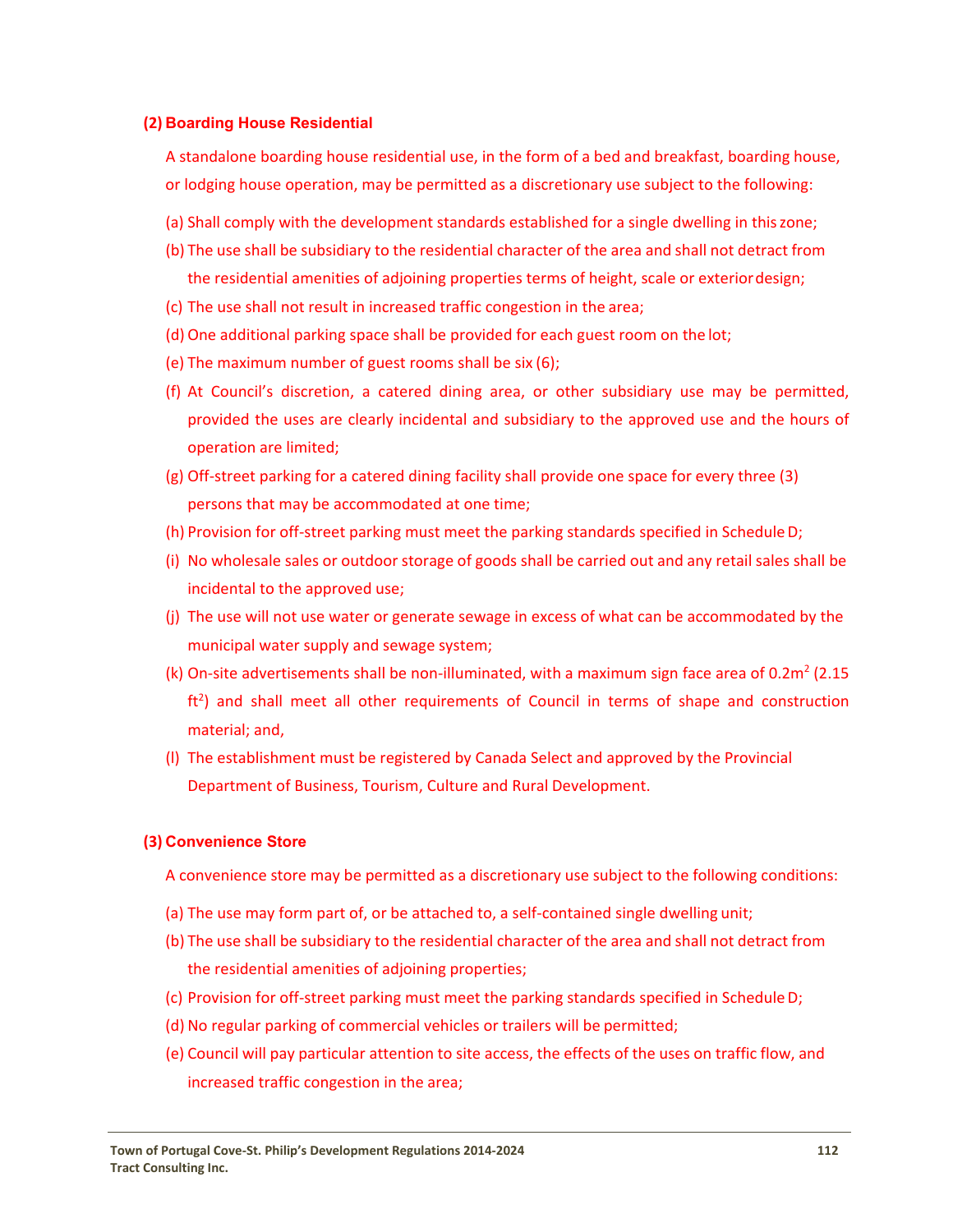- (f) A convenience store which is part of, or attached to, a single dwelling shall not have a floor area exceeding twenty-five (25%) percent of the total floor area for that dwelling;
- (g) There shall be no wholesale or outdoor storage of materials, equipment, or products;
- (h) As a home occupation, on‐site advertisements shall be non‐illuminated, with a maximum sign face area of 0.2m<sup>2</sup> (2.15 ft<sup>2</sup>) and shall meet all other requirements of Council in terms of shape and construction material; and,
- (i) The use will not use water or generate sewage in excess of what can be accommodated by the municipal water supply and sewage system.

# **(4) Home Occupations (Home**-**Based Businesses) – Child Care, Medical and Professional, Office, and Personal Service**

The varied aforementioned uses that are included within this Zone may only be permitted as home occupations. Such businesses may be operated in the dwelling by its occupants, or in an accessory building subsidiary to the residence, subject to the following conditions:

- (a) The use will be clearly subsidiary to the residential use and not detract from the residential character of the neighbourhood;
- (b) The external appearance of the dwelling or accessory building shall not be changed by the home occupation;
- (c) The use will employ only those persons who normally inhabit the premises;
- (d) The use will occupy no more than:
	- a. 25% of the total floor area of the dwelling unit, up to a maximum of 45m<sup>2</sup> (484 ft<sup>2</sup>); or,
	- b.  $45 \text{ m}^2$  (484 ft<sup>2</sup>) of the floor area of an accessory building.
- (e) The use will not use water or generate sewage in excess of what can be accommodated by the municipal water supply and sewage system;
- (f) No hazardous materials will be used;
- (g) The activities will not cause noise, odours, fumes, electrical interference, or other unreasonable nuisances that could significantly affect neighbouring properties;
- (h) Provision for off‐street parking must meet the parking standards specified in ScheduleD;
- (i) No regular parking of commercial vehicles or trailers will be permitted;
- (j) The use will not include automobile repair, auto body repair, or automobile sales;
- (k) There shall be no wholesale or outdoor storage of materials, equipment, or products;
- (l) Any retail sales are incidental and subsidiary to the approved use;
- (m) On-site advertisements shall be non-illuminated, with a maximum sign face area of  $0.2m<sup>2</sup>$  $(2.15 ft<sup>2</sup>)$  and shall meet all other requirements of Council in terms of shape and construction material; and,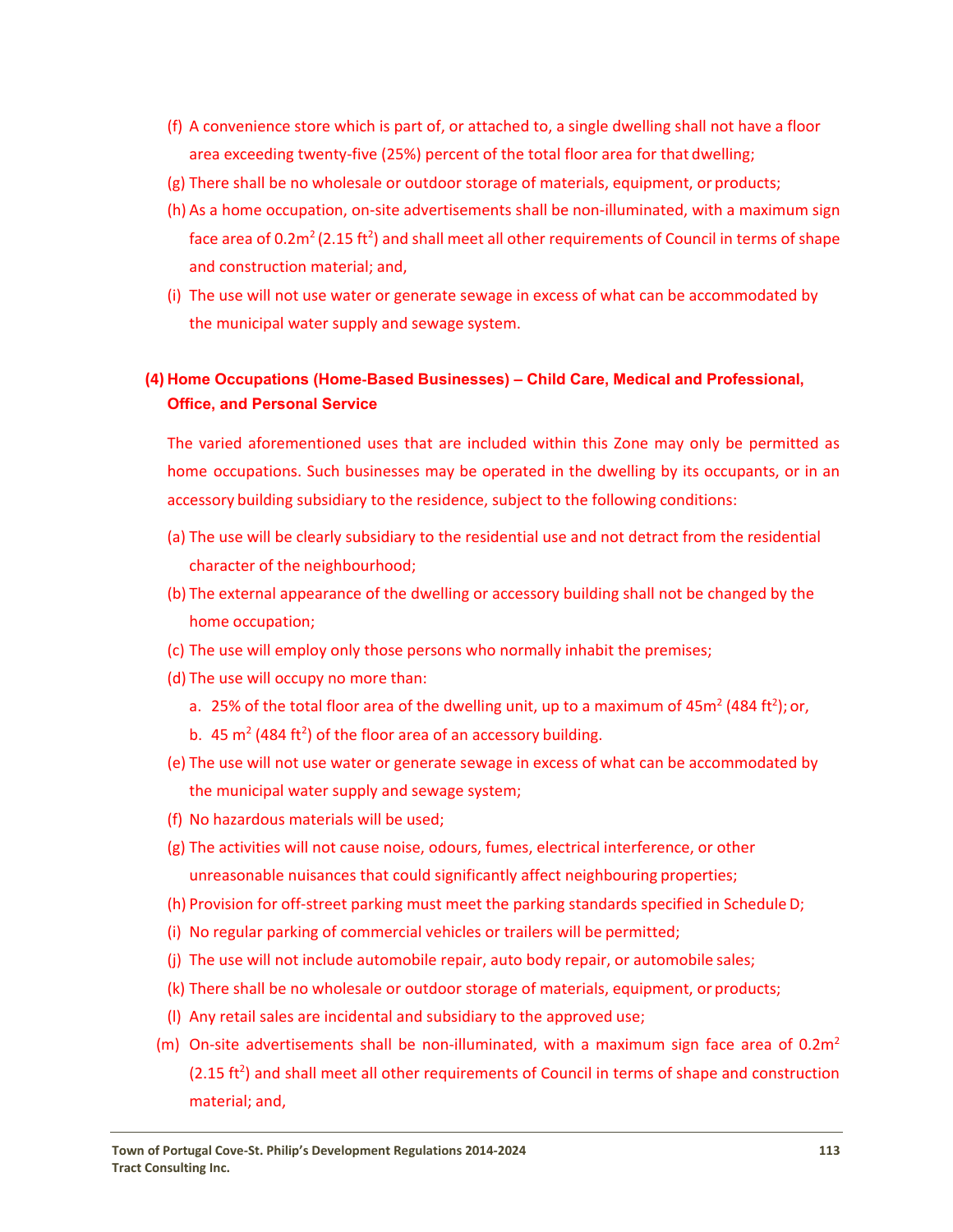(n) A child care service will be considered a home occupation only if it fully conforms to Provincial legislation and is compatible with neighbouring uses and does not create traffic safety concerns.

# **(5) Swimming Pool**

A swimming pool shall be permitted as an accessory use, subject to the following:

- (a) The swimming pool shall be located in the rear yard of a residential property. Council, at their discretion, may allow a swimming pool in the side yard of a residential property;
- (b) The swimming pool shall not encroach upon any easements;
- (c) The swimming pool shall not be located under any overhead power lines;
- (d) The swimming pool shall have a minimum setback of two (2) metres from any property boundary; and,
- (e) The area surrounding the swimming pool and pool deck must be fully enclosed by a fence (approximately two metres (6.56 ft) in height) to prevent people, especially children, from unauthorized access to the pool area.

# **(6) Landscaping**

Landscaping of lots must be completed in accordance with the following:

- (a) All disturbed areaslocated outside the building envelope shall be fully landscaped and maintained with grassed areas and a variety of shrubs, hedges, and flowering plants;
- (b) A minimum of one (1) street tree in the front yard is required to be planted with 45mm caliper with a spacing of 9 m (29.5 ft) between trees;
- (c) Energy efficiency and conservation should be considered in the design of landscaped area and in the selection of plantings through:
	- a. Retention of existing mature trees and vegetation, where feasible;
	- b. The use of native and/or drought resistant plant species;
	- c. Designing the landscaping to moderate the effects of wind, to provide shade in the summer, and to allow daylight into buildings; and,
	- d. Allow natural drainage and permeation throughout the site.
- (d) Landscaping (including driveways) must be completed within the following timeframes:
	- a. Front yard landscaping (and flanking side yard, when applicable) must be completed within 12 months of the date an Occupancy Permit had been issued for the dwelling constructed upon such lot; and,
	- b. Rear yard landscaping must be completed within 24 months of the date an Occupancy Permit had been issued for the dwelling constructed upon such lot.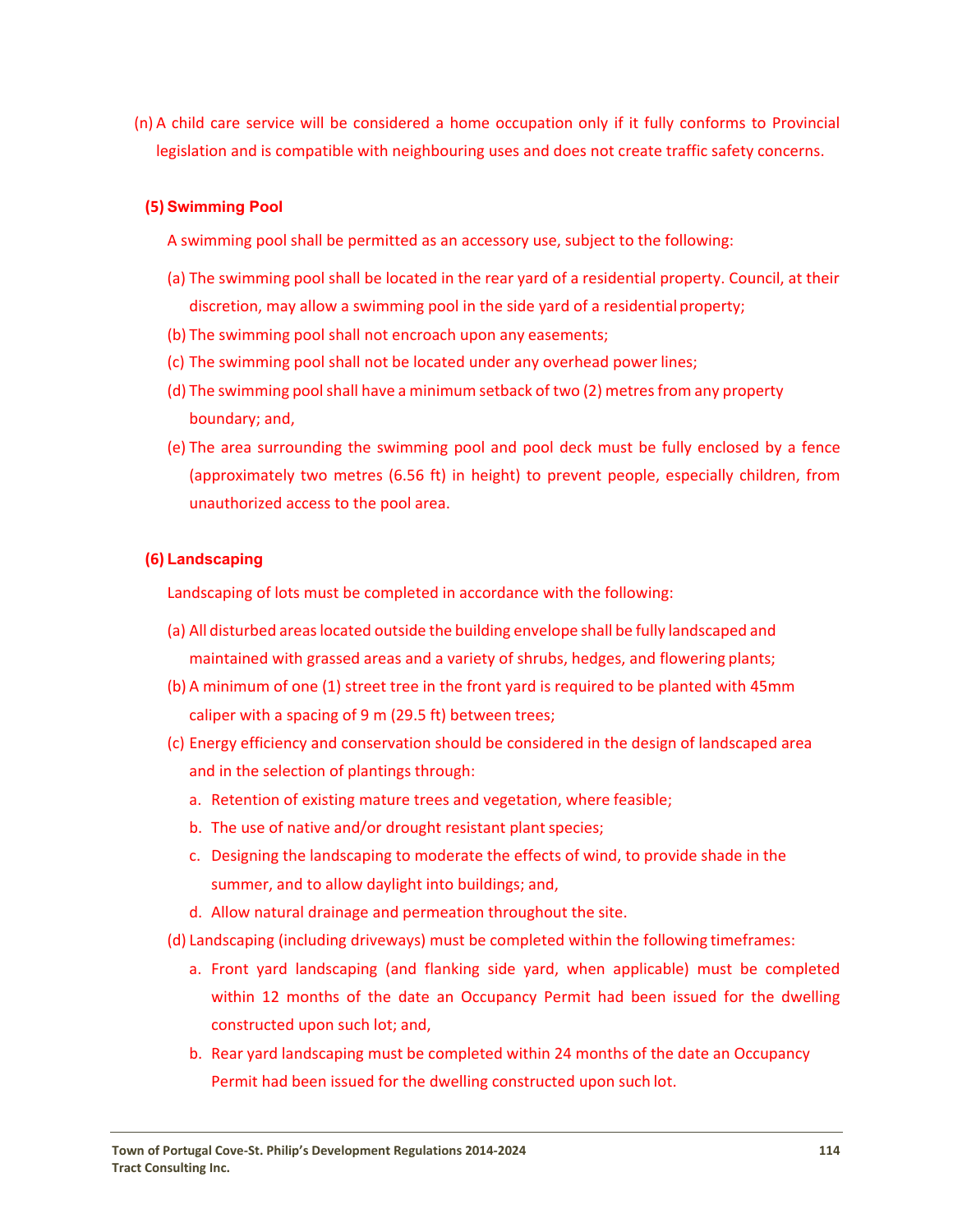## **(7) Subsidiary Apartments**

A subsidiary apartment, including in the form of a granny suite, will be considered subject to the following:

- (a) The subsidiary apartment will be clearly secondary to the single unit residential dwelling;
- (b) Only one subsidiary apartment type will be permitted in a single unit residential dwelling;
- (c) The subsidiary apartment will be completely self‐contained, with facilities for cooking, sleeping and bathing;
- (d) The subsidiary apartment will be limited in floor area size to a maximum of 35% of the floor area size of the single unit residential dwelling;
- (e) Provision for off‐street parking must meet the parking standards specified in Schedule D; and,
- (f) A subsidiary apartment will only be permitted in those single dwellings which are located on lots with frontage of 13.5 meters (44.3 feet) and a lot area of 405 square meters (4,360 square feet) or greater.

### **(8) Townhouse Dwellings and Apartment Buildings**

In areas zoned Residential High Density (RHD), there shall be no more than fifty percent (50%) apartment units, townhouse residential units, or a combination of apartment, townhouse, and mini home units. The remainder will be single dwellings, double dwellings or a combination of single and double dwellings. Council shall monitor and control the clustering of multi-unit townhouse units and apartment buildings to prevent a concentration of these housing types in any one area.

### **(9) Collective Residential**

Collective Residential developments refer to a dwelling or group of dwellings, each with its own building lot or an equal total area of lots with a total number of dwellings equal to one dwelling per lot area of a communal or collective nature.

## **(10) Porch/Veranda in Front of Building Line of Dwelling Unit**

A porch and/or veranda may be permitted subject to the following:

- (a) A porch with a maximum floor area of 3 square metres (32.3 square feet) may be permitted to project a maximum of 1.2 metres (3.9 feet) into the front yard area or 1.2 metres in front of the building line, whichever is in effect for the property, provided the area will not be utilized as a habitable part of a dwelling;
- (b) A porch must be enclosed with walls and a roof;